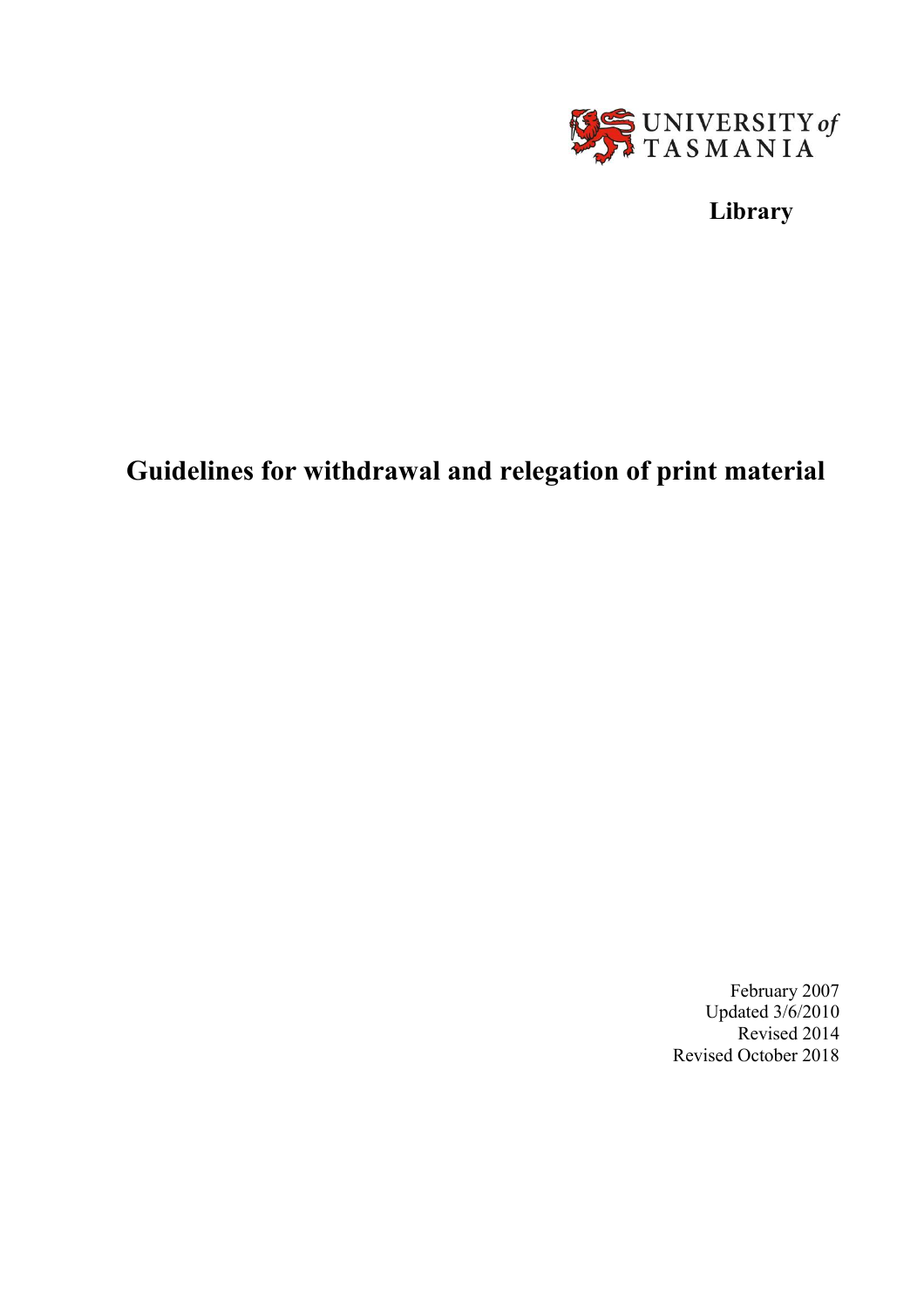# **General principles of withdrawal of items:**

- The Library collection must be relevant for teaching and learning and research and meet the requirements of our clients. The collection must be regularly reviewed to remove outdated, inaccurate, irrelevant and irreparable items.
- The currency of information may be more important in some disciplines than in others (for example, health sciences or business) and that, conversely, there may be value in older publications for other disciplines.
- The ability to browse the collection is more important in some disciplines than others.
- Electronic resources are the preferred format
- Communication and consultation with academics is seen as crucial to the maintenance of a relevant collection.
- NOTE: discipline specific criteria is being developed for the withdrawal and relegation of items

## **Definitions**

*Withdrawal* (also known as weeding) means discard and disposal of materials from the UTAS Library collection.

*Relegation* means re-location of material to a low-use store, either in commercial storage facilities or onsite at University of Tasmania.

### **Withdrawal**

The following points provide guidelines for withdrawal, after consultation with academics.

# **Monographs (Books, CD, etc)**

- 1. Itemsthat have not been borrowed based on circulation statistics, will be considered for withdrawal after 10 years of inactivity
- 2. Items that are no longer relevant to the teaching, learning or research of the University within specific discipline guidelines
- 3. Items that are out of date. Currency of information in some fields such as health sciences, technology and business are crucial. Titles that are older than 10 years must be reviewed regularly to eliminate inaccurate information
- 4. Multiple copies of reading lists items, once their relevance to the teaching curriculum ends
- 5. Duplicate copies
- 6. Superseded editions
- 7. Print titles where an electronic equivalent is available
- 8. Resources in formats that have become technologically redundant and their research value does not justify transcription to another format or if copyright restrictions prohibit this
- 9. Items are available from other institutions within Australia

### **Journals**

1. Journal titles held through secure electronic purchase or subscription